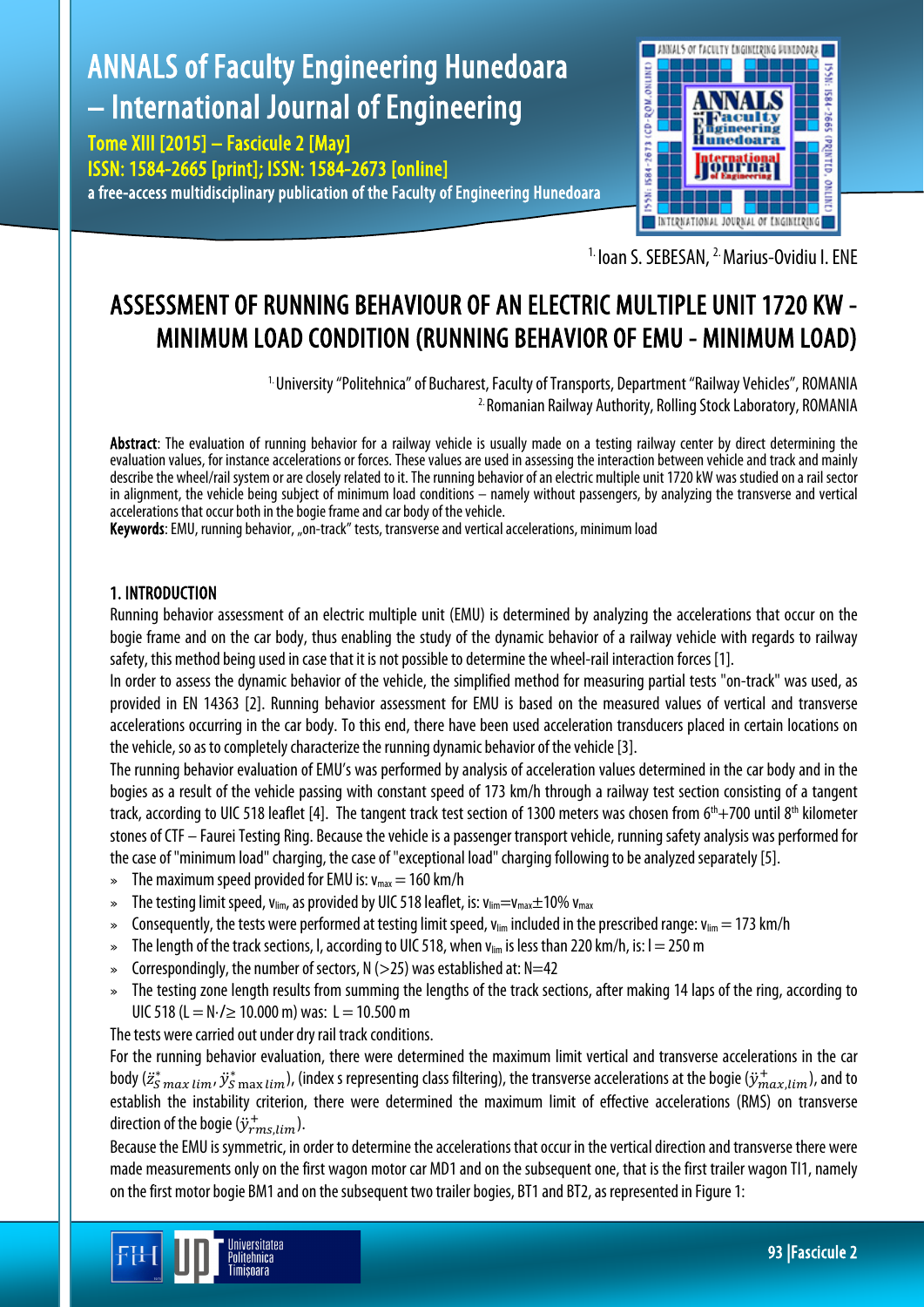The measurements were performed with data acquisition equipment provided with suitable software for processing the information, being performed simultaneously on the 16 acquisition equipment channels. There have been collected the signals of 15 acceleration transducers, using the sampling frequency corresponding to a frequency range of 1.6 kHz, as well as the signal provided by the 16<sup>th</sup> channel, reserved for the speed signal acquisition provided by a speed transducer. The recorded signals



are filtered before processing according to measurement signals processing conditions, given by EN 14363. For each testing zone and recording section, there were selected the channels corresponding to accelerations in the bogie frame and in the car body, the following references being used:

- $\frac{y}{11}$  = T Rama BM1\_1 (m/s<sup>2</sup>) –transverse acceleration in the motor bogie frame BM1, wheelset 1, left side wheel;
- $\frac{y}{21}$  = T Rama BM1\_2 (m/s<sup>2</sup>) transverse acceleration in the motor bogie frame BM1, wheelset 2, left side wheel;
- $\frac{y_{31}}{y_{31}}$  = T Rama BT1\_1 (m/s<sup>2</sup>) transverse acceleration in the trailer bogie frame Tl1, wheelset 1, left side wheel;
- $\frac{y_{41}}{y_{41}}$  = T Rama BT1\_2 (m/s<sup>2</sup>) transverse acceleration in the trailer bogie frame Tl1, wheelset 2, left side wheel;
- $\frac{9}{51}$  = T Rama BT2\_1 (m/s<sup>2</sup>) transverse acceleration in the trailer bogie frame Tl2, wheelset 1, left side wheel;
- $\sum \hat{i} = V$  Cab Motor BM (m/s<sup>2</sup>) vertical acceleration in the front part of the motor wagon MD1 car body (floor level), above the center of the motor bogie BM1;
- $\mathbf{y}_1 = T$  Cab Motor BM (m/s<sup>2</sup>) transverse acceleration in the front part of the motor wagon MD1 car body (floor level), above the center of the motor bogie BM1;
- $\bullet$   $\bullet$   $\Xi$ M1  $=$  V Cab Motor Mij (m/s<sup>2</sup>) vertical acceleration in the middle zone of the motor wagon MD1 car body (floor level);
- $\,$   $\,$   $\,$  **y** m1  $=$  T Cab Motor Mij (m/s<sup>2</sup>) transverse acceleration in the middle zone of the motor wagon MD1 car body (floor level);
- $\blacktriangleright$   $\blacktriangleright$   $\blacktriangleleft$   $\blacktriangleleft$   $\blacktriangleright$   $\blacktriangleleft$   $\blacktriangleleft$   $\blacktriangleleft$   $\blacktriangleright$   $\blacktriangleleft$   $\blacktriangleleft$  acceleration above the center of the trailer bogie BT1 car body (floor level);
- $\bf{v}$   $\bf{v}$   $\bf{\bar{v}}$  = T Cab Motor BT (m/s<sup>2</sup>) transverse acceleration above the center of the trailer bogie BT1 car body (floor level);
- $\blacktriangleright$   $\blacktriangle$ M2  $=$  V Cab Trailer 1 Mij (m/s<sup>2</sup>) vertical acceleration in the center of the trailer wagon Tl1 car body (floor level);
- $\bm{s}$   $\bm{s}$   $\bm{v}$   $\bm{w}$   $=$  T Cab Trailer 1 Mij (m/s<sup>2</sup>) transverse acceleration in the center of the trailer wagon Tl1 car body (floor level);
- $\blacktriangleright$   $\blacktriangleright$   $\blacktriangleleft$   $\blacktriangleleft$   $\blacktriangleright$   $\blacktriangleleft$   $\blacktriangleleft$   $\blacktriangleleft$   $\blacktriangleleft$   $\blacktriangleleft$   $\blacktriangleleft$   $\blacktriangleleft$   $\blacktriangleleft$  acceleration above the center of the trailer bogie BT2 car body (floor level);
- $\mathbf{y}_{\mathsf{III}} = \mathsf{T}$  Cab Trailer1 BT2 (m/s<sup>2</sup>) transverse acceleration above the center of the trailer bogie BT2 car body (floor level).

#### 2. RUNNING BEHAVIOR EVALUATION

For the running behavior evaluation of the EMU, it is necessary to determine followings:

- $\ast$  the limit values of the maximum transverse accelerations in the bogie frame  $\bm{y}_{\text{max,limit}}$ ..<sup>+</sup><br>y <sub>max,lim</sub> ;
- » the limit values of the maximum vertical and transverse accelerations in the vehicle car body z<sub>S,max</sub> …^<br>Zs,max<sub>,</sub>y<sub>s,max</sub> ..^<br>Y<sub>S,max</sub> , s filtration grade

+

 $\degree$  instability criterion, by means of the limit RMS transverse accelerations values in the bogie frame  $\rm y_{rms,lim}$ 

#### Limit values:

 $\checkmark$  The limit value of the maximum transverse acceleration in the bogie frame.

Depending on the total weight of the fully equipped bogie, maximum lateral acceleration limit value is calculated using the following relationship:

$$
y_{\text{max,lim}}^+ = 12 - \frac{m^+}{5} \tag{7}
$$

\*

\*

+ ..

where  $m<sup>+</sup>$  is the total weight in the bogie, in tones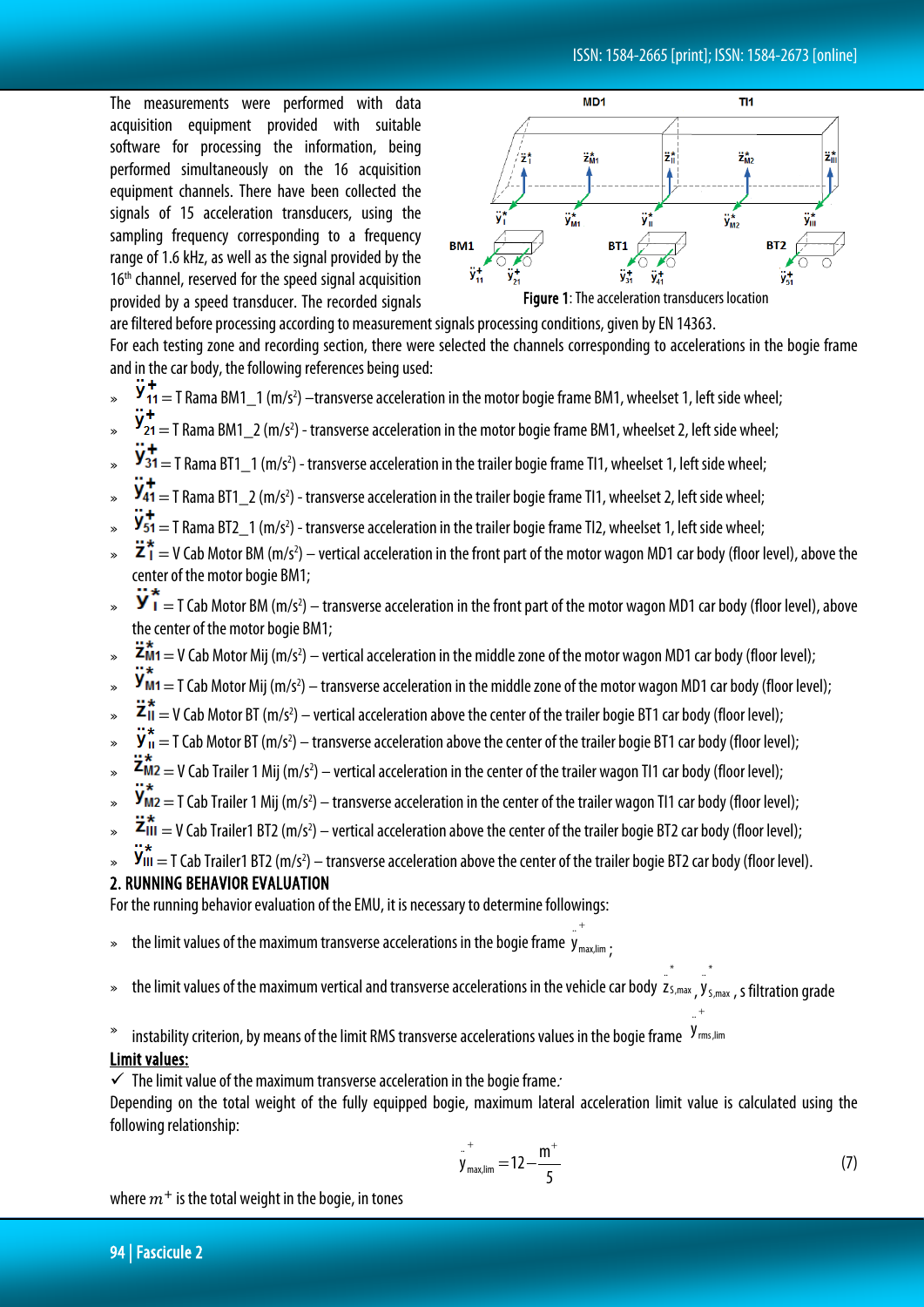Because the motor and trailer bogies weights are 9800 and 6500 kg, respectively, the maximum transverse accelerations limit at the bogie frames will be:

 $\psi_{\text{max,lim}} = 10,04 - 2$ .. s  $y_{\text{max lim}}^+ = 10,04 \frac{\text{m}}{2}$ + , for motor bogie frame;  $\psi_{\text{max,lim}} = 10,70 - 2$ ..  $y_{\text{max lim}}^+ = 10,70 \frac{\text{m}}{2}$ + , for trailer bogie frame.

s

 $\checkmark$  Instability criterion

$$
y_{\text{rms,lim}}^{+} = \frac{y_{\text{max,lim}}^{+}}{2}
$$
 (8)

\*

\*

 $\checkmark$  The limit value of the maximum vertical and transverse accelerations in the vehicle car body  $y_{s,max}$ eralism of the set of the set of the set of the set of the set of the set of the set of the set of the set of the set of the set of the set of the set of the set of the set of the set of the set of the set of the set of th .. z For multiple units, with dual suspension, such as the concerned EMU, maximum limit accelerations are as follows:

$$
z_{5,max}^* = 3\frac{m}{s^2}
$$
 (9)

$$
y_{s, \max} = 3 \frac{m}{s^2}
$$
 (10)

### 3. DETERMINATION OF TRANSVERSE ACCELERATIONS AT THE BOGIE FRAME AND THE INSTABILITY CRITERION EVALUATION FOR EMU 1720 KW

After performing the filtering "low pass" with a filter having a crossover frequency of 10 Hz, were determined percentiles F1  $=$ 0.15% and F2 = 99.85%. It was calculated the absolute value of F1 = 0.15% percentile. After processing all values, there were determined the arithmetic mean values  $\bar{y}$  and standard deviation s. With these values were also determined the statistical maximum values,  $\widehat{\mathcal{Y}}_{max}$ , using the equation:

$$
\hat{y}_{max} = \bar{y} + k \cdot s \tag{11}
$$

where  $k = 3$ , according to EN 14363.

The maximum statistic values  $\widehat{y}_{max}$  were compared with the limit calculated values for motor and trailer bogies frames. For assessing the instability conditions, for each measurement point and for each recording section, there were calculated RMS values of filtered accelerations,  $\ddot{y}_{rms}^+$ . The arithmetic means values are compared with the limit values set by the instability criterion:

..

$$
y_{\rm rms,lim}^{+} = \frac{y_{\rm max,lim}^{+}}{2} \tag{12}
$$

The final results obtained after processing records, including percentiles and RMS accelerations values, are shown in the table below, indicating the maximum statistical values and the limits for transverse accelerations in the bogie frames.

Also, the average values of RMS accelerations and the limits imposed by the instability criterion are presented in the Table 1.

Table 1. The maximum transverse accelerations and the transverse RMS accelerations in the vehicle bogies frames

|                              |                                                                                                     |       | <b>Maximum transvers accelerations</b><br>in the vehicle bogies frames $(m/s2)$ |       |       | <b>Transverse RMS accelerations</b><br>in the vehicle bogies frames $(m/s2)$ |       |       |                                                                                                               |       |  |
|------------------------------|-----------------------------------------------------------------------------------------------------|-------|---------------------------------------------------------------------------------|-------|-------|------------------------------------------------------------------------------|-------|-------|---------------------------------------------------------------------------------------------------------------|-------|--|
|                              | Frame BM1 Frame BM1 Frame TI1 Frame TI1 Frame TI2 Frame BM1 Frame BM1 Frame TI1 Frame TI1 Frame TI2 |       |                                                                                 |       |       |                                                                              |       |       | wheelset 1 wheelset 2 wheelset 1 wheelset 2 wheelset 1 wheelset 1 wheelset 2 wheelset 1 wheelset 2 wheelset 1 |       |  |
| <b>Statistical</b><br>values | 1.787                                                                                               | 1.766 | 2.232                                                                           | 2.328 | 2.288 | 0.390                                                                        | 0.382 | 0.498 | 0.461                                                                                                         | 0.435 |  |
| Imposed<br>limits            | 10.04                                                                                               | 10.04 | 10.70                                                                           | 10.70 | 10.70 | Instability limit                                                            |       |       |                                                                                                               |       |  |
|                              |                                                                                                     |       |                                                                                 |       |       | 5.02                                                                         | 5.02  | 5.35  | 5.35                                                                                                          | 5.35  |  |

The graphical representation of percentile values F1 = 0.15% and F2 = 99.85% and the limits for evaluating the transverse accelerations in the bogie frame is shown in Figure 2.

#### 4. DETERMINATION OF VERTICAL AND TRANSVERSE ACCELERATIONS IN THE CAR BODY OF EMU 1720 KW

After filtration "low pass" using a filter with a pass frequency of 6 Hz, for accelerations in the transverse direction and a filter "bandpass" with the bandwidth of 0.4 - 4 Hz, enabling the determination of percentiles F1 = 0.15% and F2 = 99.85%. It was calculated the absolute value of percentile  $F1 = 0.15\%$ .